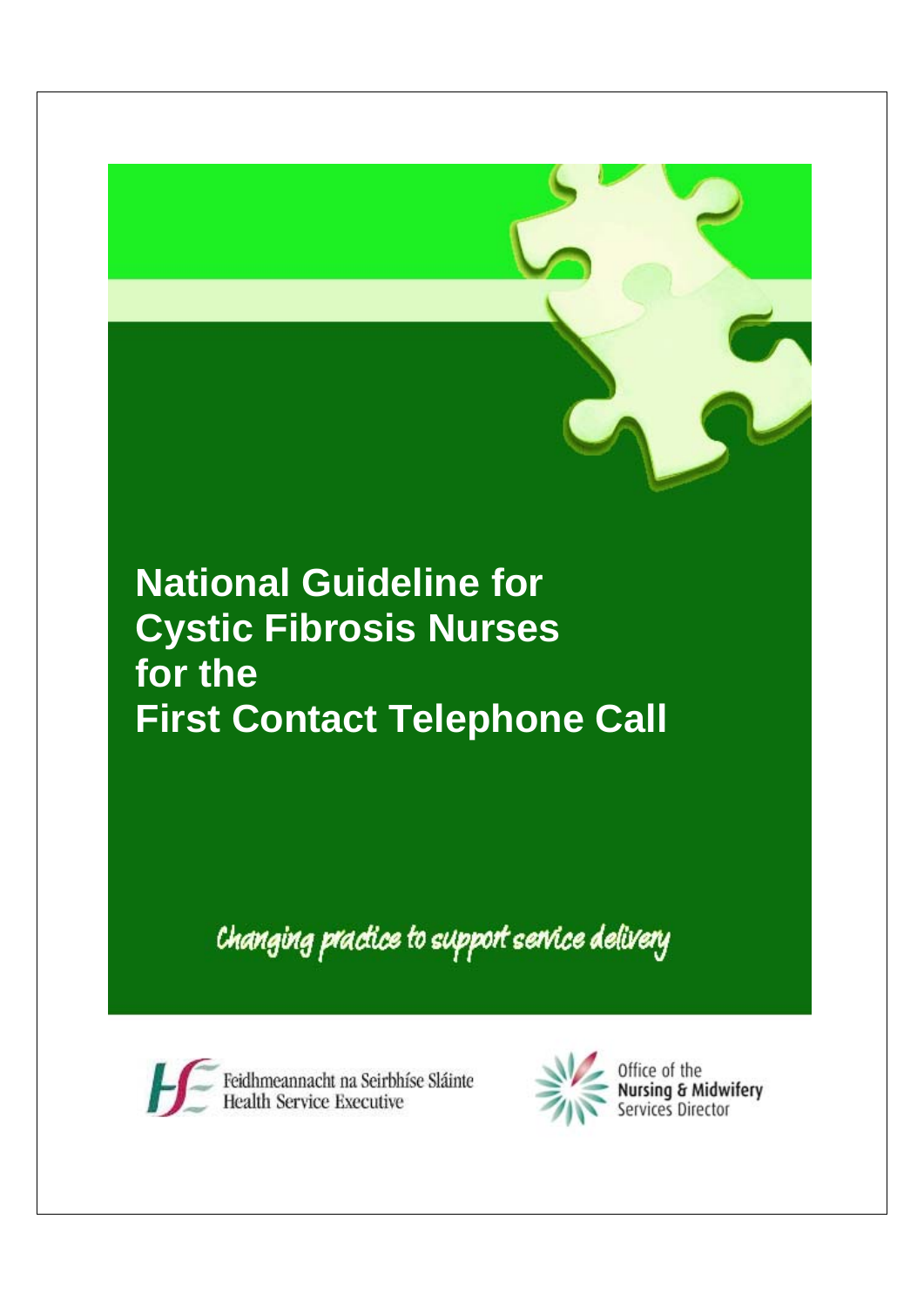**Guideline for CF Nurses for the First Contact Telephone Call** 

| <b>Document Reference</b> | <b>Version</b> | Document draft by         | <b>Office of the Nursing and Midwifery</b> |
|---------------------------|----------------|---------------------------|--------------------------------------------|
| <b>Number</b>             | 1              |                           | <b>Services (ONMSD) Cystic Fibrosis</b>    |
|                           |                |                           | <b>Nurses Guideline Development Group</b>  |
| <b>Revision number</b>    | $\mathbf{0}$   | <b>Document</b>           | <b>HSE Director of Nursing and</b>         |
|                           |                | approved by               | <b>Midwifery Services</b>                  |
| <b>Approval date</b>      | June           | <b>Responsibility for</b> | <b>Directors of Nursing / Midwifery</b>    |
|                           | 2011           | implementation            | Services in the six designated specialist  |
|                           |                |                           | <b>CF</b> centres                          |
|                           |                |                           |                                            |
| <b>Dissemination</b>      |                |                           | <b>Office of the Nursing and Midwifery</b> |
|                           |                |                           | <b>Services Director</b>                   |
| <b>Revision date</b>      | June           | Pages                     | 20                                         |
|                           | 2012           |                           |                                            |

# **Approved by:**

Name  $\mathcal{N}$   $\mathbb{R}$ ,  $\mathbb{A}$   $\mathbb{R}$  $11$  rehad  $\bigcirc$  men.

Michael Shannon, Director, Office of Nursing and Midwifery Services Director, HSE,

Dr Steevens' Hospital, Dublin 8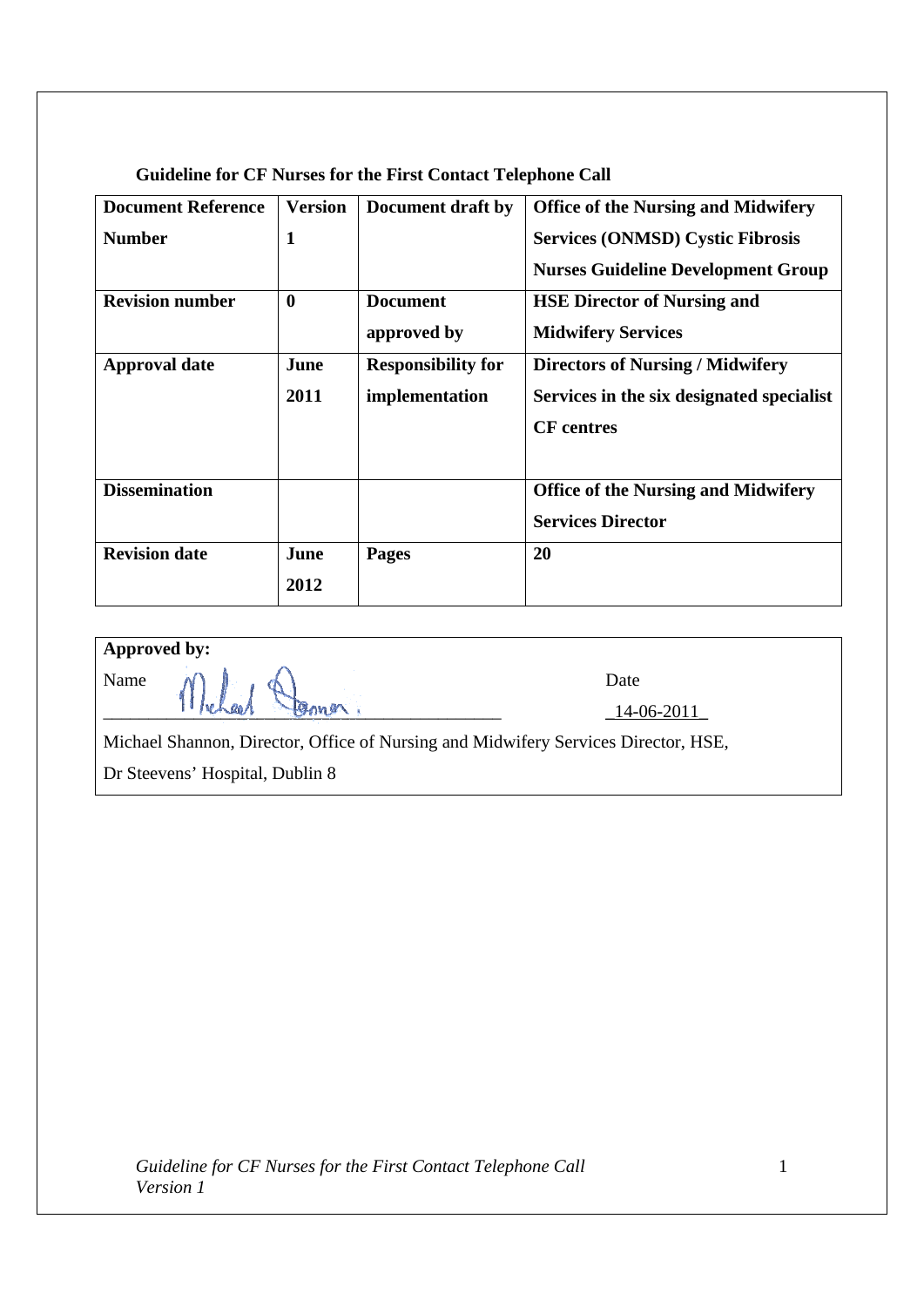**This document must be read and used in conjunction with:** 

An Bord Altranais (2000) Scope of Nursing and Midwifery Practice Framework. An Bord Altranais, Dublin.

An Bord Altranais (2000) The Code of Professional Conduct for Each Nurse and Midwife. An Bord Altranais. Dublin.

An Bord Altranais (2002) Recording Clinical Practice Guidance to Nurses and Midwives. An Bord Altranais. Dublin.

Health Service Executive (2007) Code of Practice for Health Care Records Management. Health Service Executive: Dublin.

Health Service Executive (2009) Services for People with Cystic Fibrosis in Ireland. Conclusions of a Working Group established by the HSE. HSE. Dublin.

An Bord Altranais (2010) Practice Standards for Midwives. An Bord Altranais. Dublin

Cystic Fibrosis Association of Ireland (2005). Towards a Better Service; the Treatment of Cystic

Fibrosis in Ireland; Problems and Solutions. (Pollock Report). Cystic Fibrosis Association of Ireland. Dublin.

This is a controlled document and is subject to change before the review date should the need arise.

*Guideline for CF Nurses for the First Contact Telephone Call Version 1*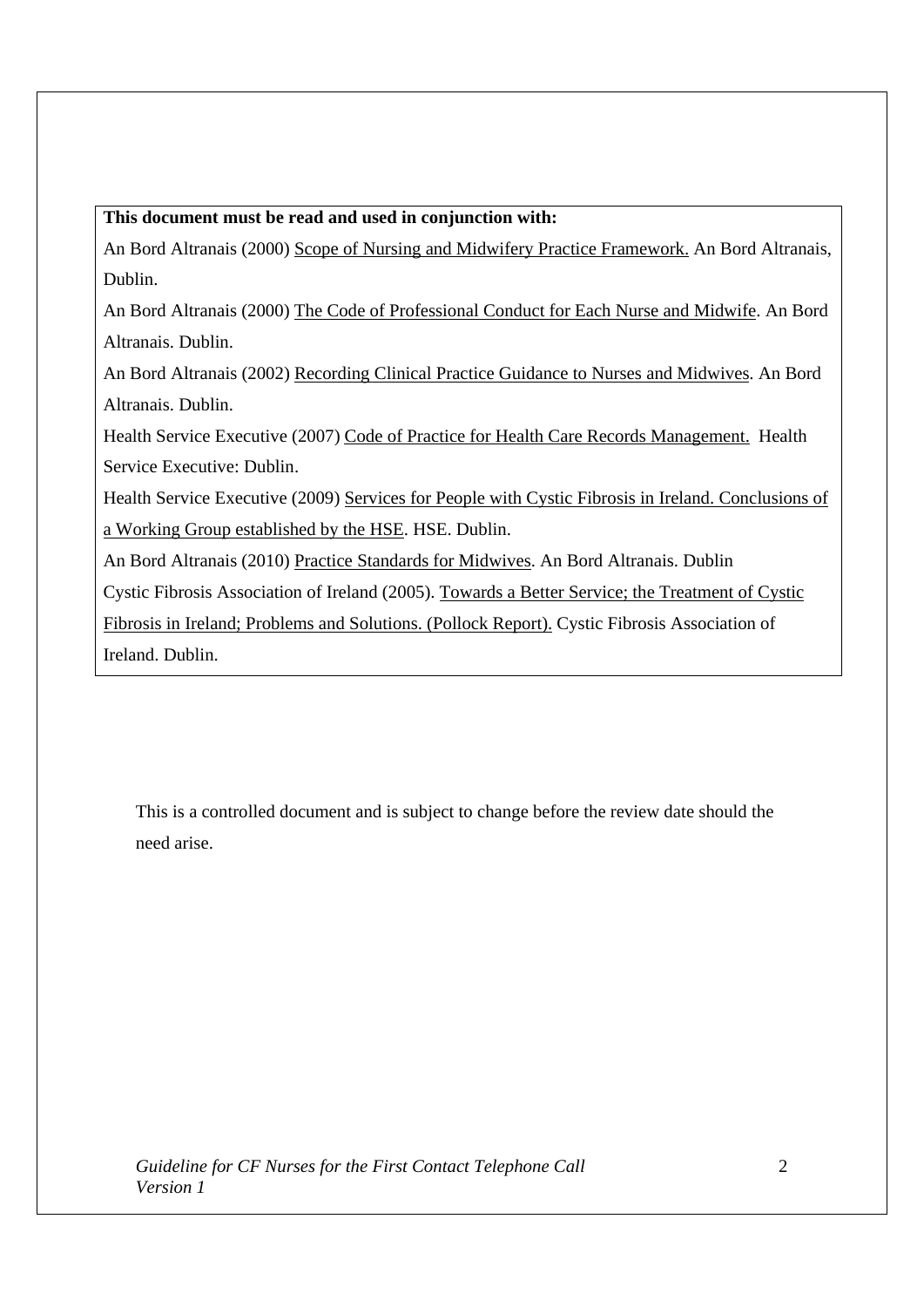# **Contents:**

*Version 1*

| Abbreviations                                                | $\overline{4}$ |
|--------------------------------------------------------------|----------------|
| Background                                                   | 5              |
| <b>Policy Statement</b>                                      | $6\,$          |
| Rationale                                                    | $\tau$         |
| Purpose                                                      | $\tau$         |
| Scope                                                        | $\tau$         |
| Definitions                                                  | $\tau$         |
| Roles and Responsibilities                                   | 9              |
| Guidance                                                     | 11             |
| Documentation                                                | 13             |
| Implementation                                               | 17             |
| Review and Audit                                             | 17             |
| References                                                   | 18             |
| Guideline Development Group                                  | 19             |
|                                                              |                |
| Guideline for CF Nurses for the First Contact Telephone Call | 3              |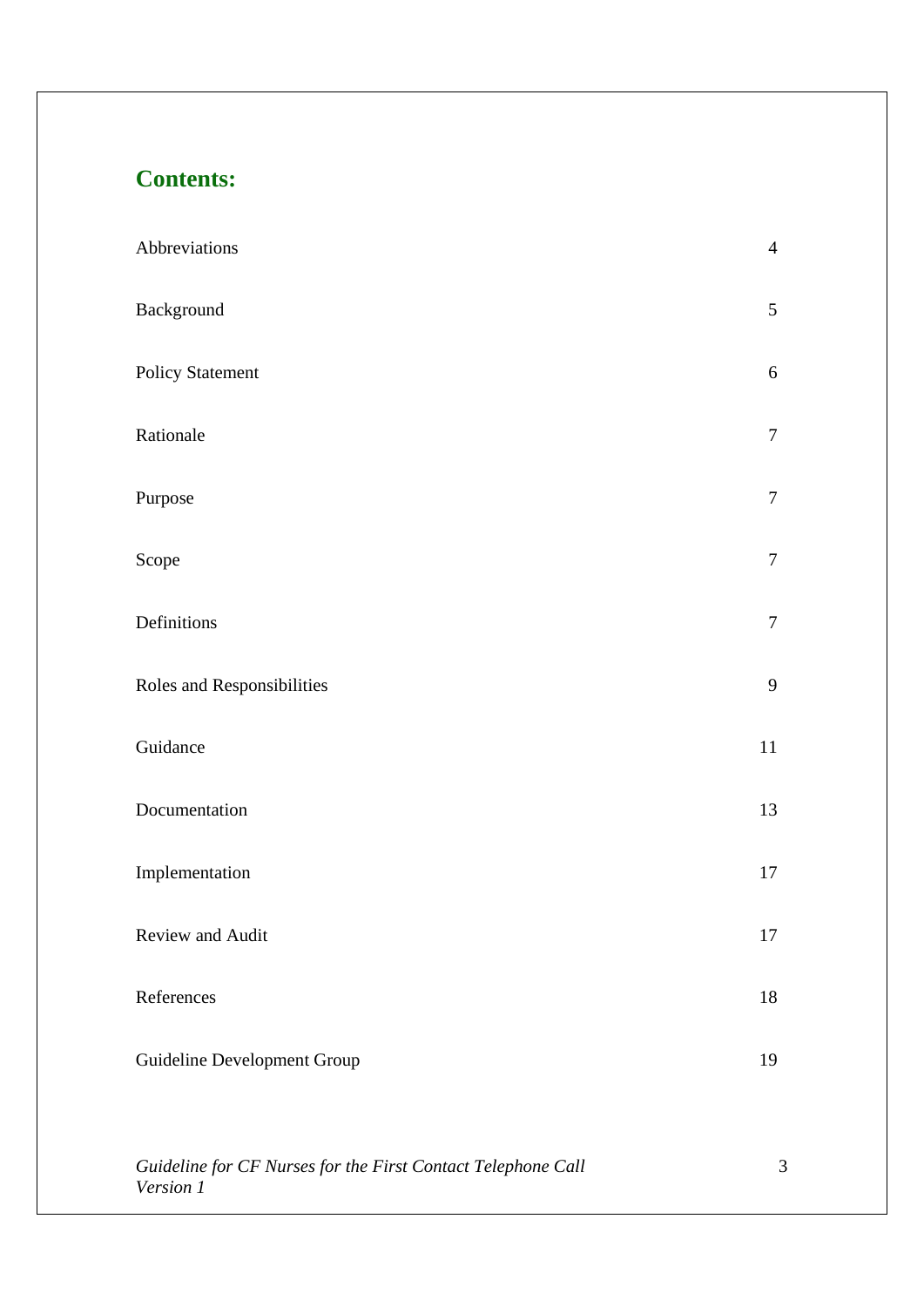# **Abbreviations**

| <b>ANP</b>       | <b>Advanced Nurse Practitioner</b>                     |
|------------------|--------------------------------------------------------|
| CF               | <b>Cystic Fibrosis</b>                                 |
| CNM <sub>1</sub> | <b>Clinical Nurse Manager 1</b>                        |
| CNM <sub>2</sub> | <b>Clinical Nurse Manager 2</b>                        |
| <b>CNS</b>       | <b>Clinical Nurse Specialist</b>                       |
| <b>SECM</b>      | <b>Self Employed Community Midwife</b>                 |
| <b>HSE</b>       | <b>Health Service Executive</b>                        |
| <b>IRT</b>       | <b>Immunoreactive Trypsinogen</b>                      |
| <b>NBS</b>       | <b>Newborn Bloodspot Screening</b>                     |
| <b>NSCF</b>      | <b>Newborn Screening for Cystic Fibrosis</b>           |
| <b>NNBSL</b>     | <b>National Newborn Bloodspot Screening Laboratory</b> |
| <b>NNBSP</b>     | <b>National Newborn Bloodspot Screening Programme</b>  |
| <b>NSC</b>       | <b>Newborn Screening Card</b>                          |
| <b>PHN</b>       | <b>Public Health Nurse</b>                             |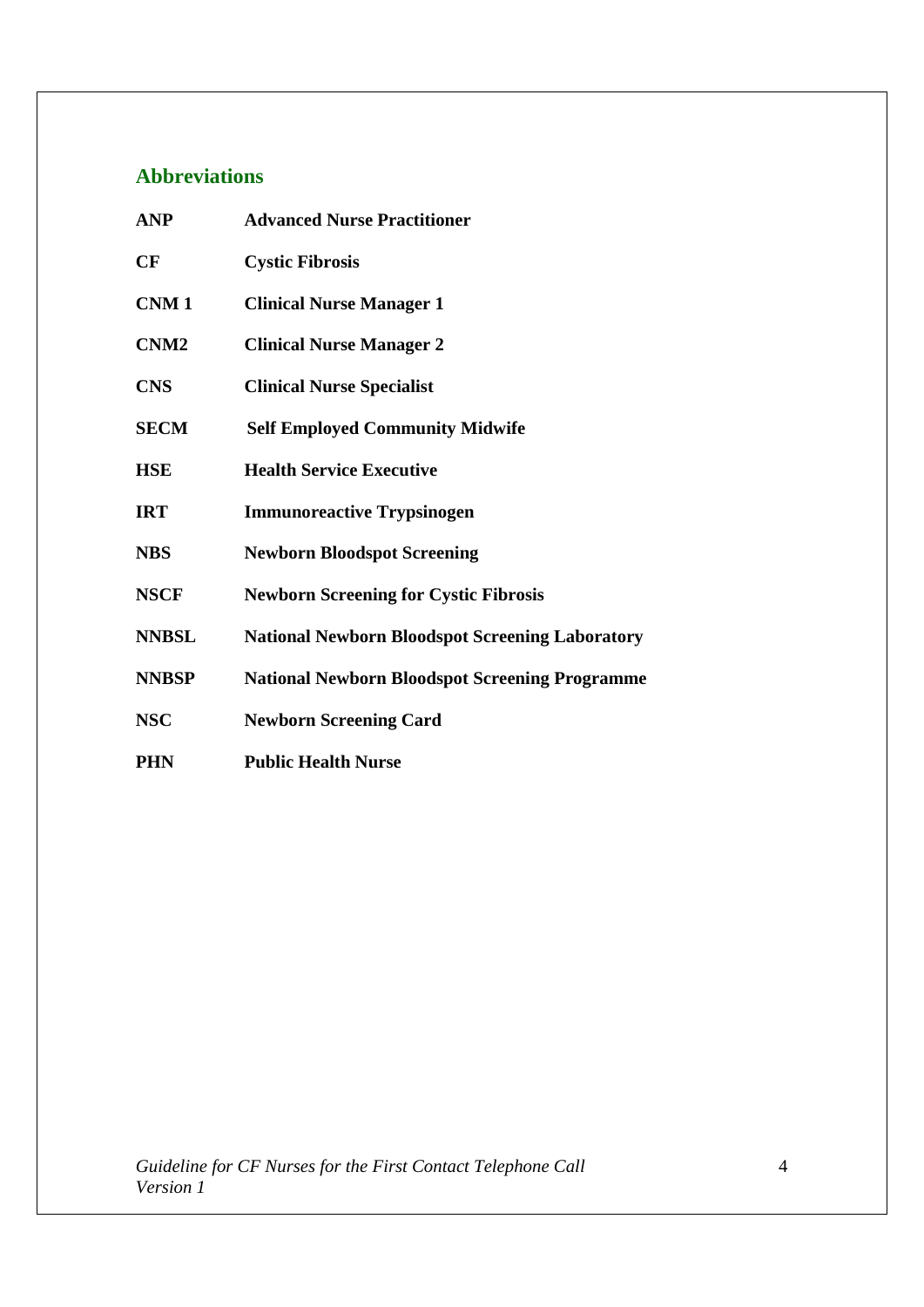### **1. Background**

Newborn Screening for Cystic Fibrosis (NSCF), when associated with early treatment, improves nutrition in childhood, reduces the burden of care for families and may improve survival (Castellani *et al*, 2009). An early diagnosis of Cystic Fibrosis (CF) has a beneficial effect on nutritional status, with improved growth, height and weight, and may prevent deficiency of fat-soluble vitamins and protein malnutrition (Castellani *et al*, 2009). Equally an early diagnosis of CF results in less parental stress compared to a delayed diagnosis (Castellani *et al*, 2009).

In June 2009, a National Steering Group was established to oversee the development and implementation of newborn screening for cystic fibrosis in Ireland. The HSE National Service Plan 2011 outlined that newborn screening for CF would be introduced as an integral component of the existing National Newborn Bloodspot Screening Programme (NNBSP).

There are six designated specialist CF centres offering care to which babies will be referred following a positive Newborn Bloodspot Screening (NBS) result. These six centres are located at Our Lady's Children's Hospital, Crumlin; Adelaide and Meath Hospitals incorporating the National Children's Hospital, Tallaght; the Children's University Hospital, Temple Street, Dublin; Cork University Hospital, Cork; University College Hospital, Galway; and the Midwestern Regional Hospital, Limerick. The Clinical Liaison Officer in the National Newborn Bloodspot Screening Laboratory will contact the CF Nurse in the designated CF centre with the positive result relating to CF. Following consultation with the CF Consultant, the CF Nurse will then make a telephone call to inform the parent(s) that the result of the heel prick test requires them to bring their baby into the designated centre the following day.

Between 72 and 120 hours after birth the heel prick test for newborn screening is carried out by the Midwife/Nurse in the Maternity Hospital/Unit, the Public Health Nurse (PHN) or the Self Employed Community Midwife (SECM). The blood sample collected from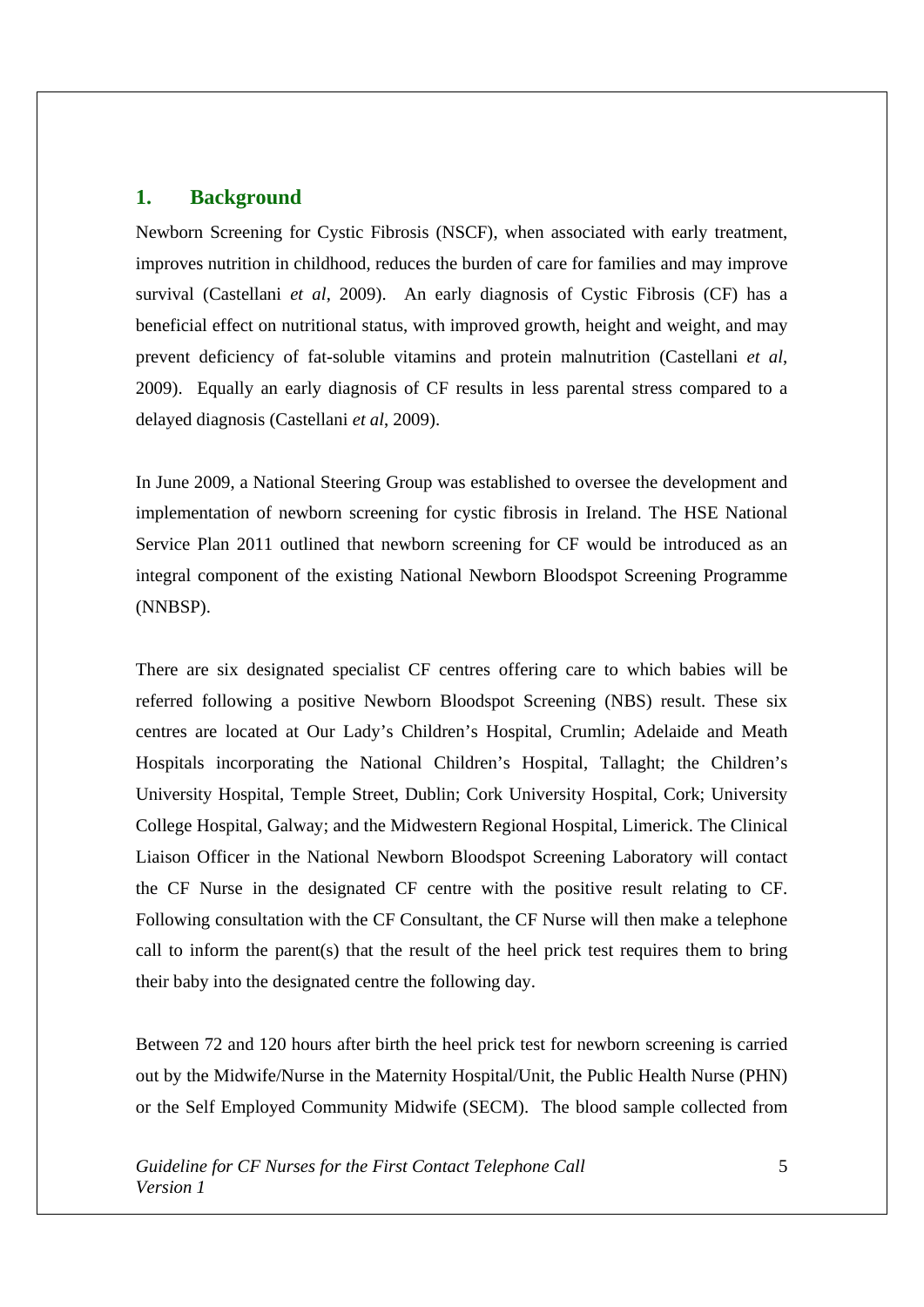the heel prick test is collected onto the Newborn Screening Card (NSC) as a blood spot. The NSC is completed by the Midwife/Nurse in the Maternity Hospital/Unit, PHN or SECM in advance of taking the sample. The details are verified by the parent(s) and consent is given. The sample is forwarded to the National Newborn Bloodspot Screening Laboratory (NNBSL) for testing.

A positive CF NBS result is not a diagnosis and should always be confirmed by a diagnostic test for CF (Comeau *et al,* 2007). A confirmatory sweat test is required for the diagnosis of CF and should be conducted on all babies with a positive CF NBS result, including those with two mutations detected (Comeau *et al,* 2007). A positive CF NBS result means the infant is at increased risk of having CF. The specific risk depends on the category of the positive result as indicated below. The result will be reported as:

"CF suspected" - when  $IRT > 99<sup>th</sup>$  centile and two mutations identified. The infant most likely has CF and requires diagnostic testing (i.e. a sweat test) to confirm the diagnosis of CF, and a clinical assessment by a CF consultant.

#### or

"Single CF associated mutation identified" - when  $IRT > 99<sup>th</sup>$  centile and one mutation identified. The infant has about a 1/16 chance of having CF and requires further testing (i.e. a sweat test) to either confirm, or rule out, the diagnosis of CF, and a consultation with a CF consultant.

#### **2. Policy Statement**

It is the policy of the Health Service Executive (HSE) that CF Nurses in the six designated specialist centres, employed by the HSE or other facilities providing care on behalf of the HSE, utilise this document as guidance to their practice. This national guideline refers specifically to the First Contact Telephone Call by a CF Nurse to a parent(s) following a positive result for their baby relating to CF. The guideline has been collaboratively developed with input from the six designated specialist centres and key stakeholders. The aim of the guideline is to provide standardised, evidence based guidance to support and guide the CF Nurse in making the First Contact Telephone Call

*Guideline for CF Nurses for the First Contact Telephone Call Version 1*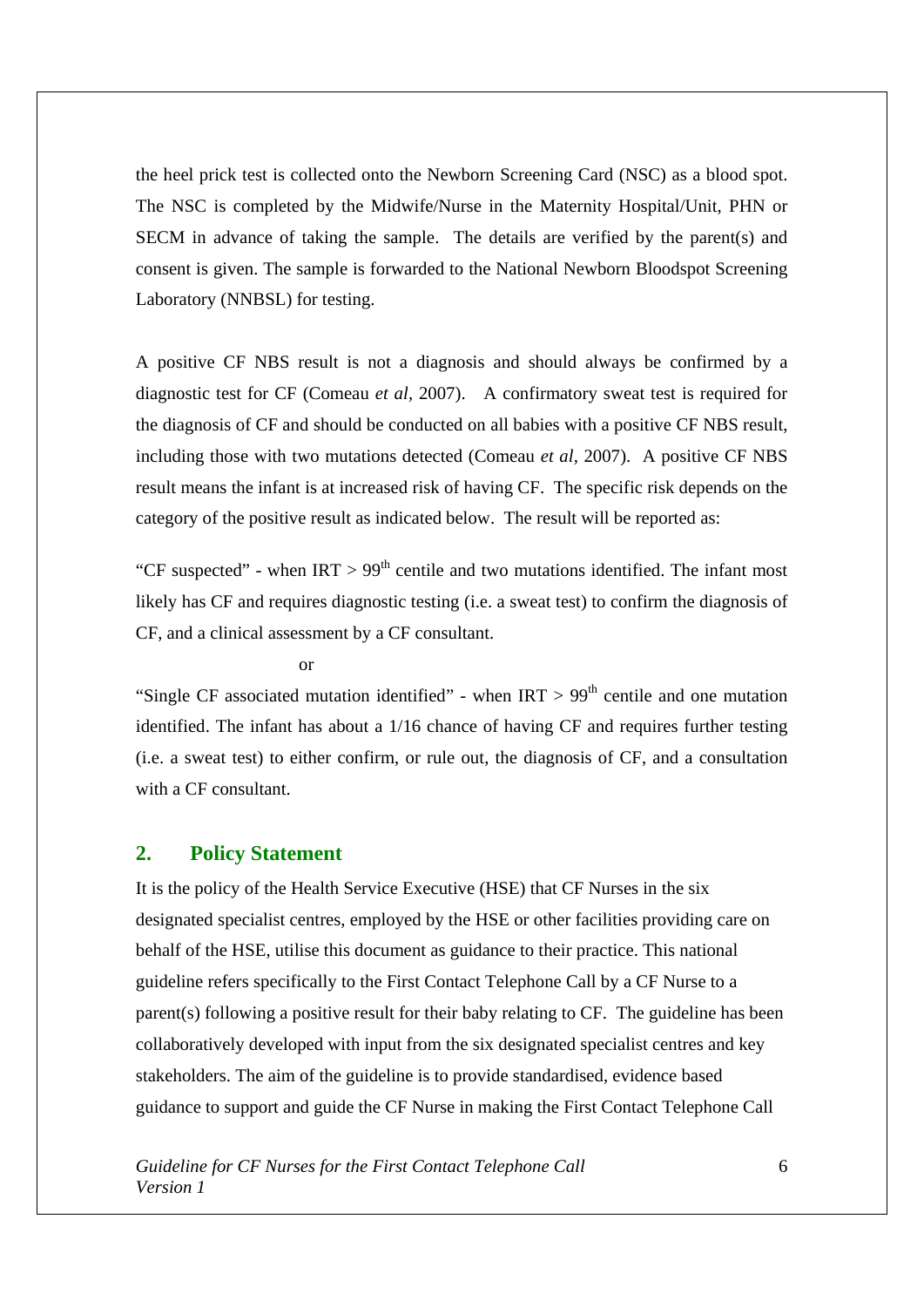with the ultimate aim of providing clarity and supportive care to parent(s) at this time. It is the responsibility of each CF Nurse in the six designated specialist centres to read and comply with this guideline.

# **3. Rationale**

Clear explanation to families of the process involved in screening and the implications of normal and abnormal results is central to the success of the NSCF programme. Effective communication by the CF team is especially important when parents are told that their baby is affected or is a carrier. When establishing a NSCF programme, attention should be given to ensuring timely and appropriate processing of results, to minimise potential stress for families (Castellani *et al*, 2009).

# **4. Purpose**

This guideline aims to provide clear, evidence and consensus based guidance to nurses and midwives on the provision of information to service users when making the first contact telephone call following a positive result for a baby relating to CF.

# **5. Scope**

The scope of this guideline applies to:

- **5.1** Registered general and children's nurses in the CF department/unit of the six designated specialist CF HSE centres
- **5.2** The implication of this guideline refers to newborn babies, parents, employees of the HSE or other facilities providing CF services on behalf of the HSE

# **6. Definitions**

- **6.1 CF Nurse** for this document the term CF Nurse refers to all nurses working in any one of the 6 designated specialist CF centres.
- **6.2 Consultant** for this document the word Consultant refers to the Paediatric Consultant with a special interest in CF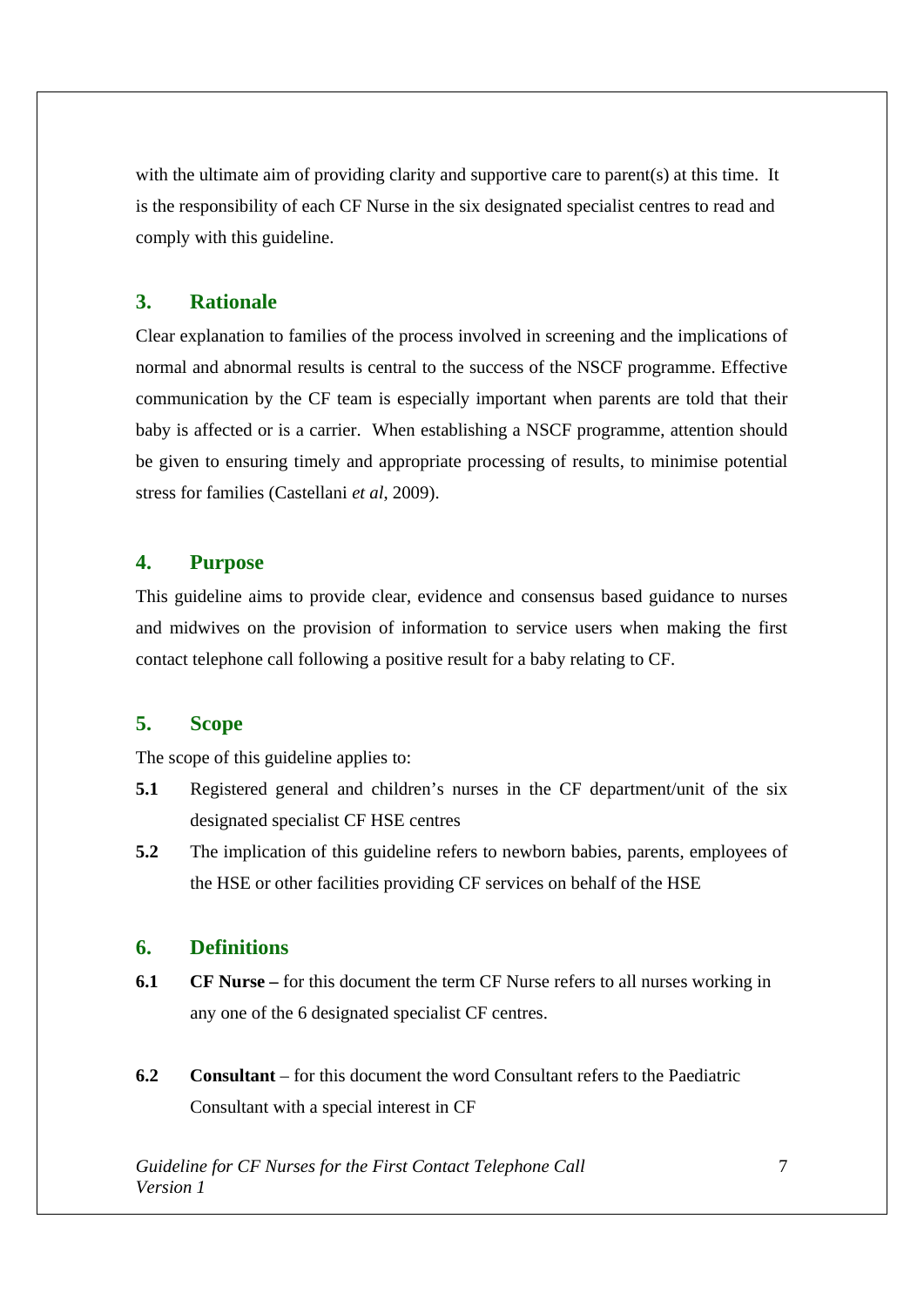- **6.3** The heel prick test this is a test that will be carried out between 72 and 120 hours following birth. A small sample of blood is obtained from the heel of the newborn baby. This blood is placed on a NSC and sent immediately by registered post or by courier to the NNBSL in the Children's University Hospital, Temple Street, Dublin.
- **6.4 IRT** refers to immunoreactive trypsinogen. It is an enzyme produced in the pancreas and is raised in the blood of newborn babies with CF. IRT levels are measured in the bloodspot taken as part of the routine NBS programme. It forms the initial test in all CF NBS programmes. A raised IRT level is not diagnostic for CF; further testing is required such as genotyping and sweat testing in conjunction with a clinical assessment, to make a definitive diagnosis of CF.
- **6.5 National Newborn Bloodspot Screening Programme (NNBSP)** is a national public health screening programme that aims to identify certain serious medical conditions shortly after a baby is born. Most of these conditions have no immediate visible effect on the baby, but without treatment serious consequences can ensue. However, early effective treatment is available. The sample to date has traditionally been analysed for five conditions:

 Phenyketonuria Congenital hypothyroidism Classical Galactosaemia Homocystinuria Maple Syrup Urine Disease CF will be included in the NNBSP from  $1<sup>st</sup>$  July 2011.

**6.6 Cystic Fibrosis** - CF is Ireland's most common life-threatening inherited disease. Approximately 1 in 19 people are carriers of the CF gene and where two carriers parent a baby together, there is a 1 in 4 chance of the baby being born with CF (CFAI Annual Report 2009/10). CF affects many organs including the lungs, the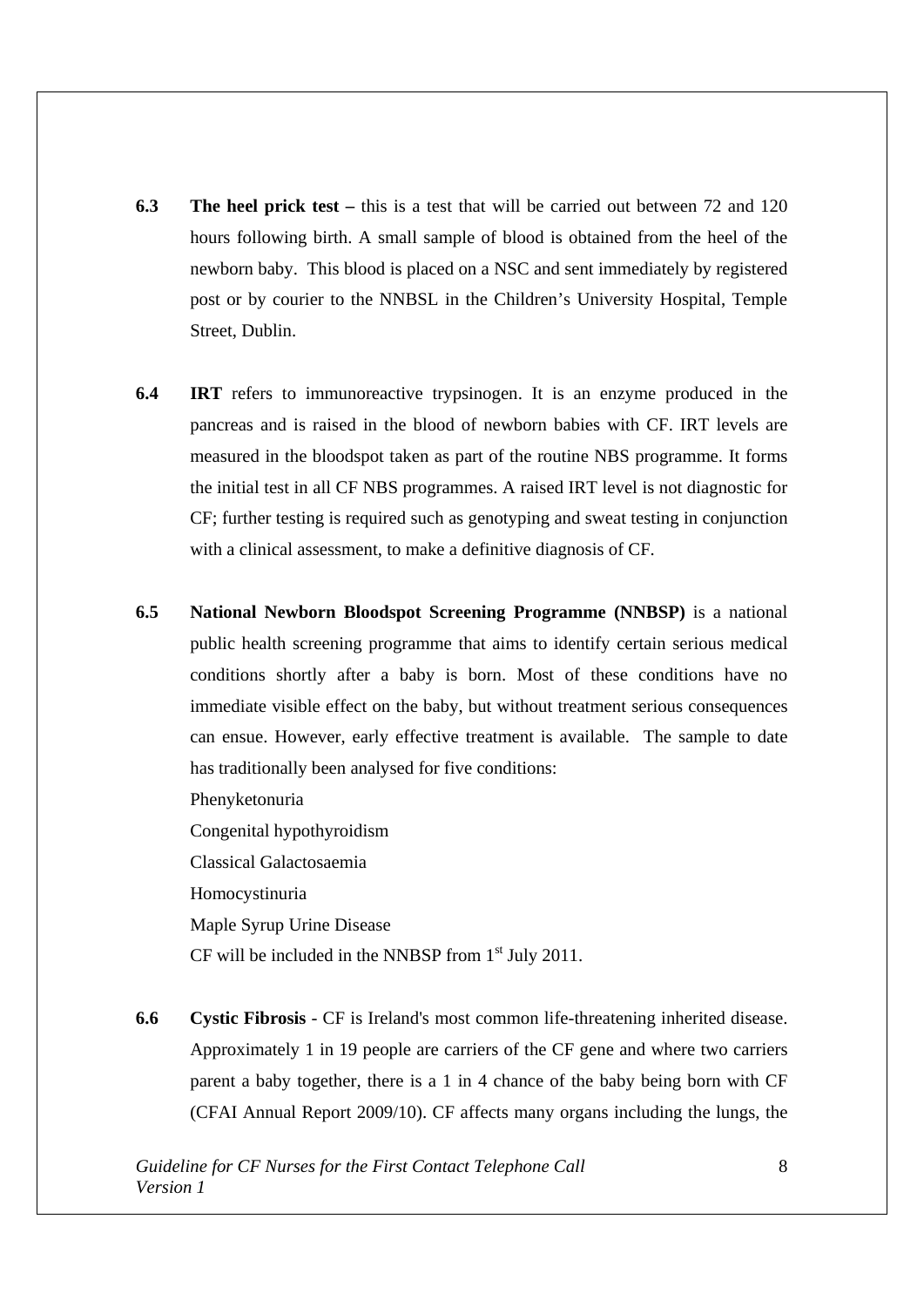pancreas, the digestive tract and the reproductive system. It causes thick sticky mucus to be produced, blocking the bronchial tubes and preventing the body's natural enzymes from digesting food. The result is that people with CF are prone to chest infections and malnutrition. However as therapeutic options have expanded, significant advances have been achieved in both life expectancy and quality of life.

- **6.7 Mutation** A mutation is a permanent alteration to a gene in a person's genetic code. The mutation damages the gene, and so the protein the gene codes for, is either absent or not functioning.
- **6.8 Sweat Test** The sweat test measures the amount of chloride in sweat. There are no needles involved in this test. A sweat test is required for the diagnosis of CF. As part of the NNBSP the sweat test will be performed at a designated specialist centre. The sweat test can be carried out from three weeks of age onwards. However, some babies may not produce enough sweat to measure chloride levels. If a baby does not produce enough sweat the first time, the test should be repeated.
- **6.9 Clinical Assessment** The clinical assessment of a baby with possible CF involves the Consultant Paediatrician taking a detailed history and performing a thorough physical examination.
- **6.10 Diagnosis** the diagnosis of CF is made by a Consultant Paediatrician specialising in CF following a clinical assessment of the baby, interpretation of the results from the NSCF and the sweat test.

# **7. Roles and Responsibilities**

**7.1 Clinical Liaison Officer (NNBSL)** – is responsible for confirming the demographic data on the NBS form with the appropriate maternity service to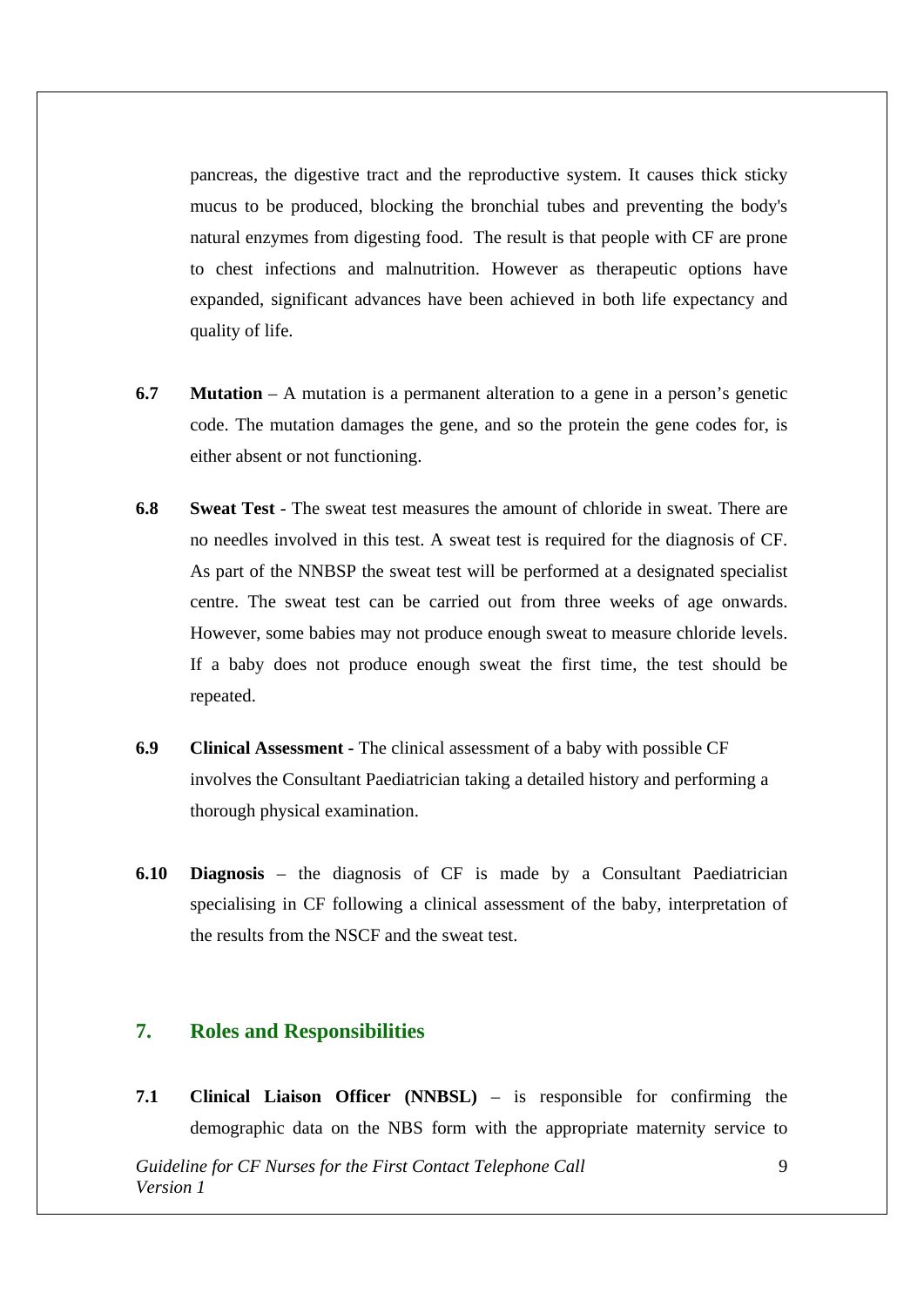determine the relevant CF centre to which the baby should be referred. S/he identifies the parent's preferred first language and contacts the CF Nurse with the result by telephone and by faxing a hard copy of the data to the centre with the baby's contact details and the NBS result, including the identified CF mutations.

- **7.2 CF Nurse** –The CF Nurse is responsible for discussing a positive CF NBS result with the consultant and for informing the parent(s) of the need to bring the baby for assessment. S/he is responsible for arranging the sweat test and liaising with the consultant. The CF Nurse is also responsible for informing the Clinical Liaison Officer (NNBSL) of the result of the sweat test and confirming that the baby has been seen and assessed by the consultant who confirmed the diagnosis. S/he will fax a report to the Clinical Liaison Officer (NNBSL) as per local policy. Registered nurses / midwives must at all times practice within his/her scope of practice (An Bord Altranais, 2000).
- **7.3 Director of Nursing/Midwifery** is responsible for the provision of nursing staff in the CF department / unit, supporting the relevant nursing personnel to attend the Continuing Education Programme regarding the introduction of NSCF and the specific issues relating to the Guideline for the First Contact Telephone Call by CF Nurses. S/he is also responsible for the implementation of the Guideline for the First Contact Telephone Call by CF Nurses in the designated centre including support of staff to attend any required continuing education.
- **7.4 Consultant** will liaise with the CF Nurse with regard to a positive NSCF result and agree a time for meeting the parents and undertaking a clinical assessment of the baby. S/he is responsible for the diagnosis of CF and for the overall care of the baby. It is important that the Consultant communicates with the parent(s) to ensure s/he has a clear understanding of the diagnosis The Consultant is responsible for referring the parent(s) for genetic counselling, where a baby is identified as being a carrier of a CF mutation.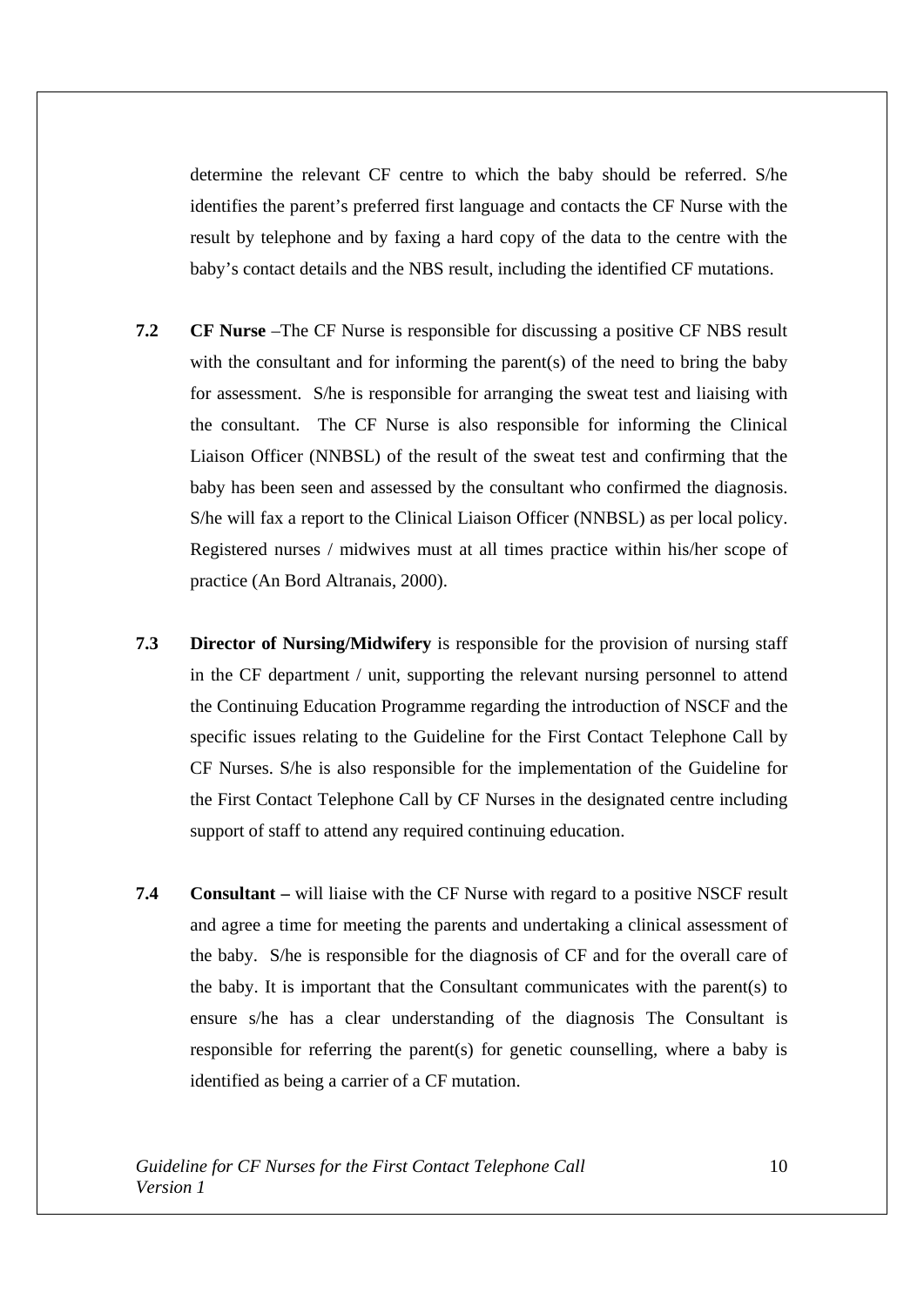## **8. Guidance**

#### *8.1 Pre Call*

- **8.1.1** The aim of the First Contact Telephone Call is to contact the parent(s) of a baby who has been identified through the CF NBS process as having either one, or two, CF causing mutations, and to organise an appointment the following day for a sweat test and an assessment by the Consultant.
- **8.1.2** Prior to making the call the CF Nurse will speak with the Consultant to ensure the consultant is available the following day.
- **8.1.3** Prior to making the call the CF Nurse will organise the sweat test
- **8.1.4** Prior to making the call the CF Nurse will ascertain from the information supplied by the NNBSL Liaison Officer whether or not English is the preferred first language of the parent(s). In the event that English is not the preferred first language the CF nurse will contact an official interpreter for the First Contact Telephone Call and for the subsequent visit. The CF Nurse will brief the interpreter about the situation before the telephone call.

#### *8.2 The Call*

- **8.2.1** The CF nurse who makes the call will have participated in the Continuing Education Programme regarding the introduction of NBS for CF and the specific issues relating to the Guideline for the First Contact Telephone Call by CF Nurses.
- **8.2.2** The CF Nurse will speak clearly and identify herself as a nurse from the named hospital.
- **8.2.3** The CF Nurse will ascertain she is speaking to the parent(s) of the correct baby by checking the name of the baby, the date of birth and location of birth of the baby and the address with the parent(s).
- **8.2.4** The CF Nurse will refer back to the NBS (heel prick test) and documentation given to the parent(s) at antenatal and postnatal visits and ask the parent(s) how much they remember from what they were told. In supporting the parent(s) s/he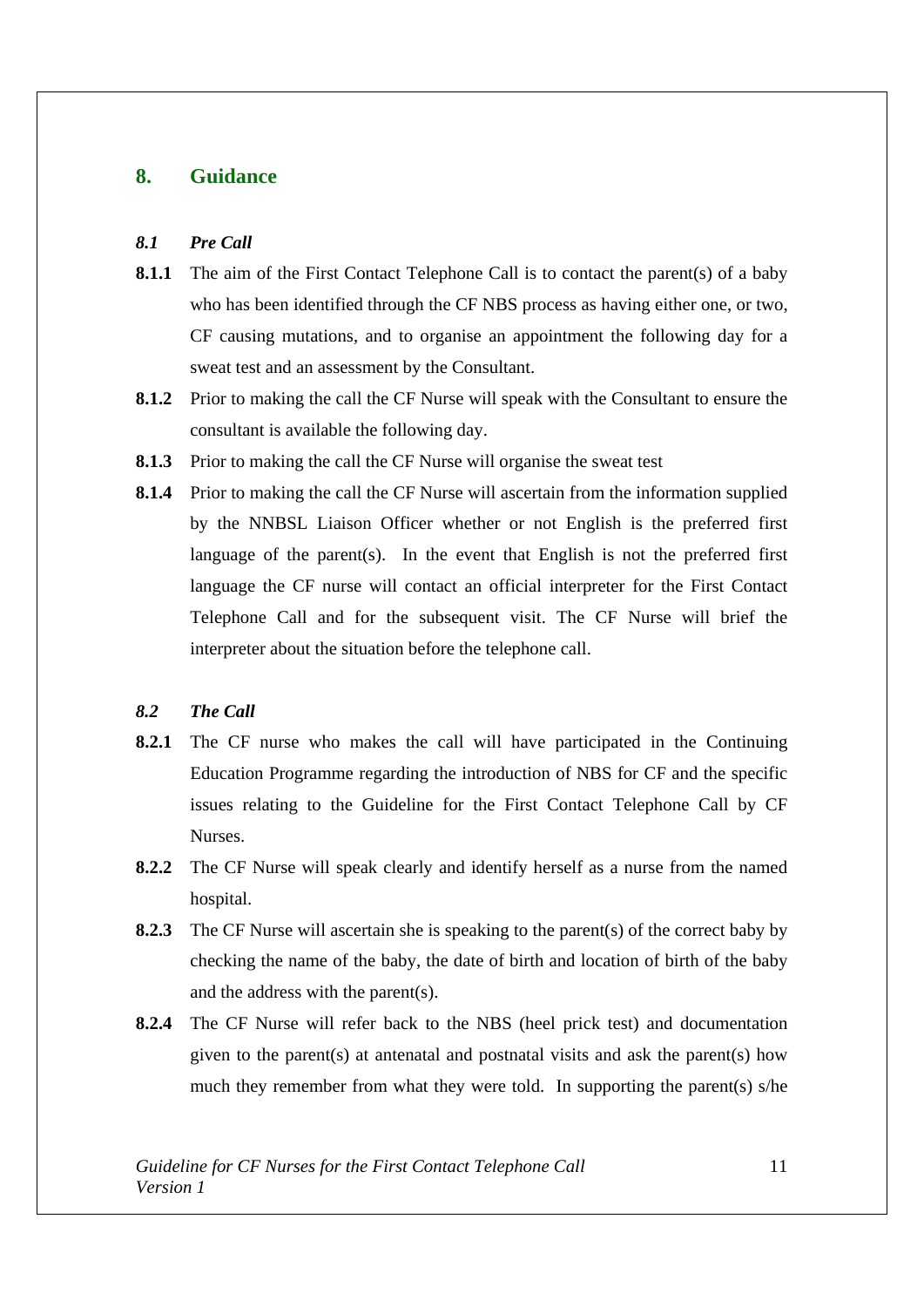will actively listen, acknowledge concerns, provide meaningful and accurate answers and allow silences where appropriate.

- **8.2.5** The purpose of the call is to request that the parents attend an appointment for a sweat test and a clinical assessment. It is not to give a diagnosis. The CF Nurse will deliver the message that the heel prick result indicates that the baby has an increased risk of having CF and now requires a sweat test and assessment the following day so that a diagnosis for CF can either be confirmed or ruled out.
- **8.2.6** The desired outcome of the call is that the parent(s) understands the purpose of the call and the importance of attending for the visit the next day. This is potentially the beginning of a long and trusting relationship between the parent(s), the baby and the CF Nurse. S/he will endeavour to answer any questions in an open and honest manner.
- **8.2.7** Details of when and where the appointment will take place will be given.
- **8.2.8** The CF Nurse must emphasise clearly the importance of the sweat test / assessment and ensure that the parent(s) is aware of their responsibility to attend with their baby for the test and clinical assessment the following day.
- **8.2.9** The CF nurse will suggest that the parent comes to the appointment with their partner or a support person and comes prepared to stay at the hospital for a number of hours. This allows time for the completion of the sweat test, the results to come back and their appointment with the consultant and the CF nurse.
- **8.2.10** The CF Nurse may suggest to the parent(s) that they write down any questions or concerns that they have and bring them to the hospital the following day.
- **8.2.11** The CF nurse may direct the parent(s), if asked, to a dedicated website for newborn screening/sweat test (CFAI or HSE website) and explain that a lot of information on the internet is not accurate and there will be an opportunity at the visit for a full discussion.
- **8.2.12** In the event that the parent is distressed and unable to communicate, the CF Nurse may ask for the name and number of a support person and will request permission from the parent to contact that person.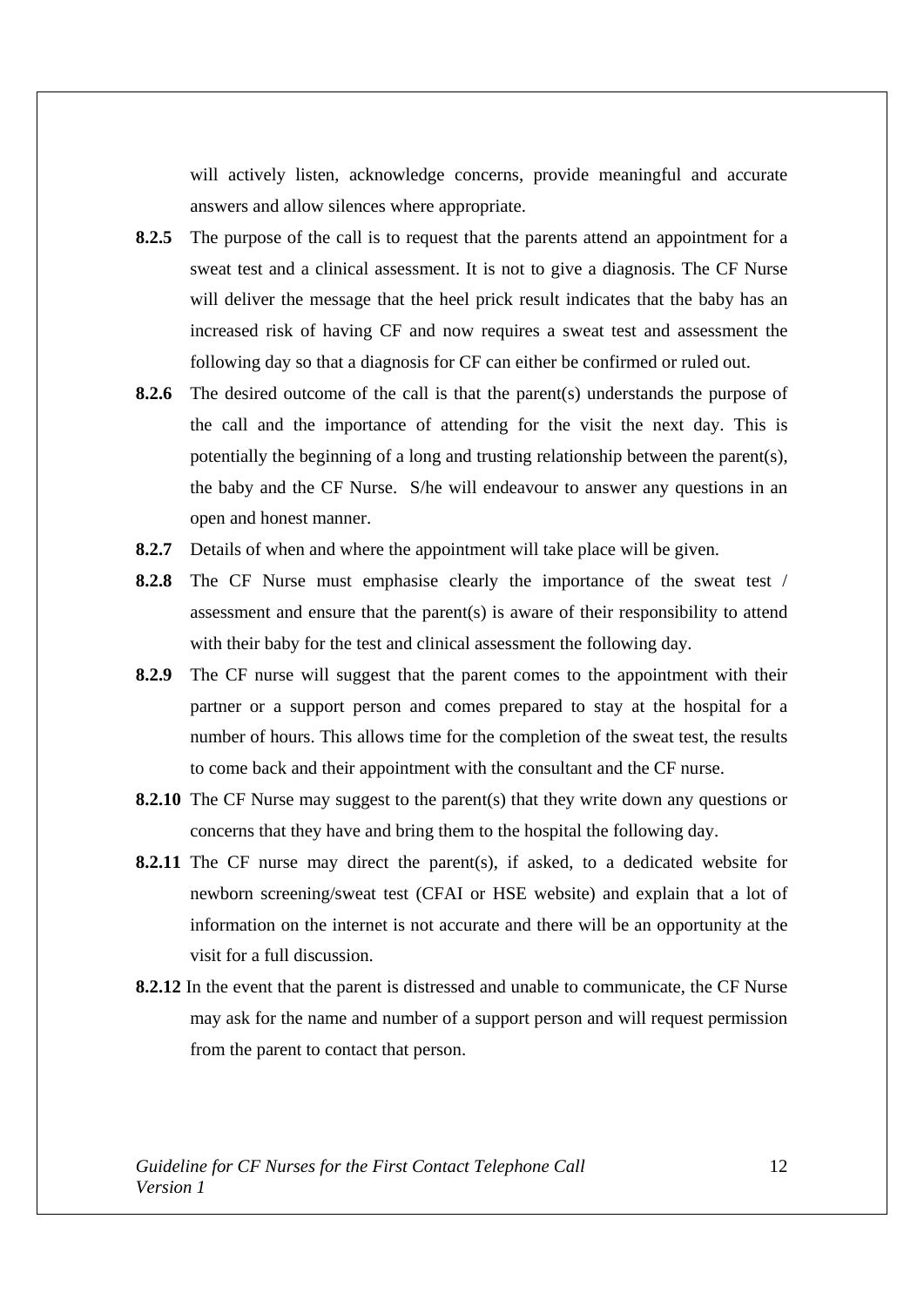- **8.2.13** In exceptional circumstances, as agreed with the consultant, alternative arrangements may be made for an assessment within a locally agreed timeframe and this will be clearly documented.
- **8.2.14** The CF Nurse will endeavour to reassure the parent(s) and speak in a calm and clear manner.
- **8.2.15** The CF Nurse will ask the parent(s) have they written down the instructions for attending the appointment and will ask the parent(s) to repeat back what they have written down.

#### *8.3 Post Call*

- **8.3.1** In the event of a parent(s) calling the CF Nurse back following the First Contact Telephone Call, the CF Nurse will approach the follow-up call in a similar manner to the initial First Contact Telephone Call.
- **8.3.2** In the unlikely event of a parent(s) refusing to attend for the appointment or to have any further interactions with the CF Nurse or the hospital, the CF Nurse will inform the consultant who will then pursue the matter according to local policy.
- **8.3.3** When the First Contact Telephone Call is complete, the CF Nurse will complete the documentation record (section 9) and file in the appropriate healthcare record.

#### **9. Documentation**

Documentation will comply with An Bord Altranais (2002) Recording Clinical Practice Guidelines for Nurses and Midwives, the Health Service Executive Code of Practice for Healthcare Records Management (2007) and other local policies / guidelines pertaining to documentation. It is proposed to use the following template to document the First Contact Telephone Call: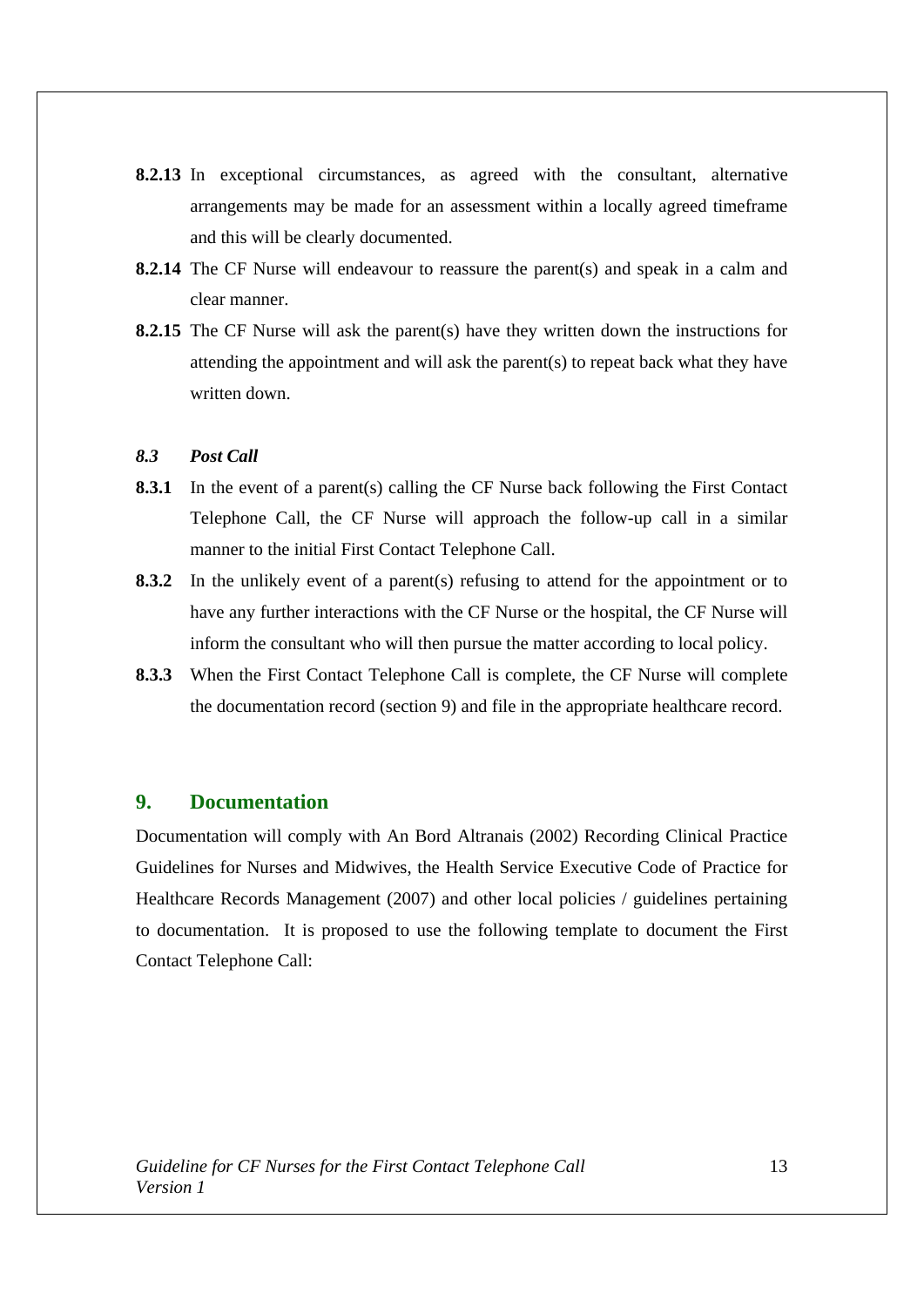# **First Contact Telephone Call Record**

Date: Time call began:

# **Patient Details**

**Name: DOB: Address:** 

**NNBSL Reference Number:** 

# **Details of Call from NNBSL**

| Name of Clinical Liaison Officer (NNBSL) |  |
|------------------------------------------|--|
| Date and time of call                    |  |
| Date and time of fax results received    |  |

## **Interpretative Services**

| Preferred first language of the parent(s)?<br>Is an interpreter required?<br>If yes, please give details | <b>Yes</b> | $\mathsf{No}$ |
|----------------------------------------------------------------------------------------------------------|------------|---------------|
|                                                                                                          |            |               |

## **Arrangements made prior to the call**

| Name of Consultant                                        | Date & Time of visit      |
|-----------------------------------------------------------|---------------------------|
|                                                           |                           |
| With whom was the appointment<br>made for the sweat test? | Date & Time of Sweat test |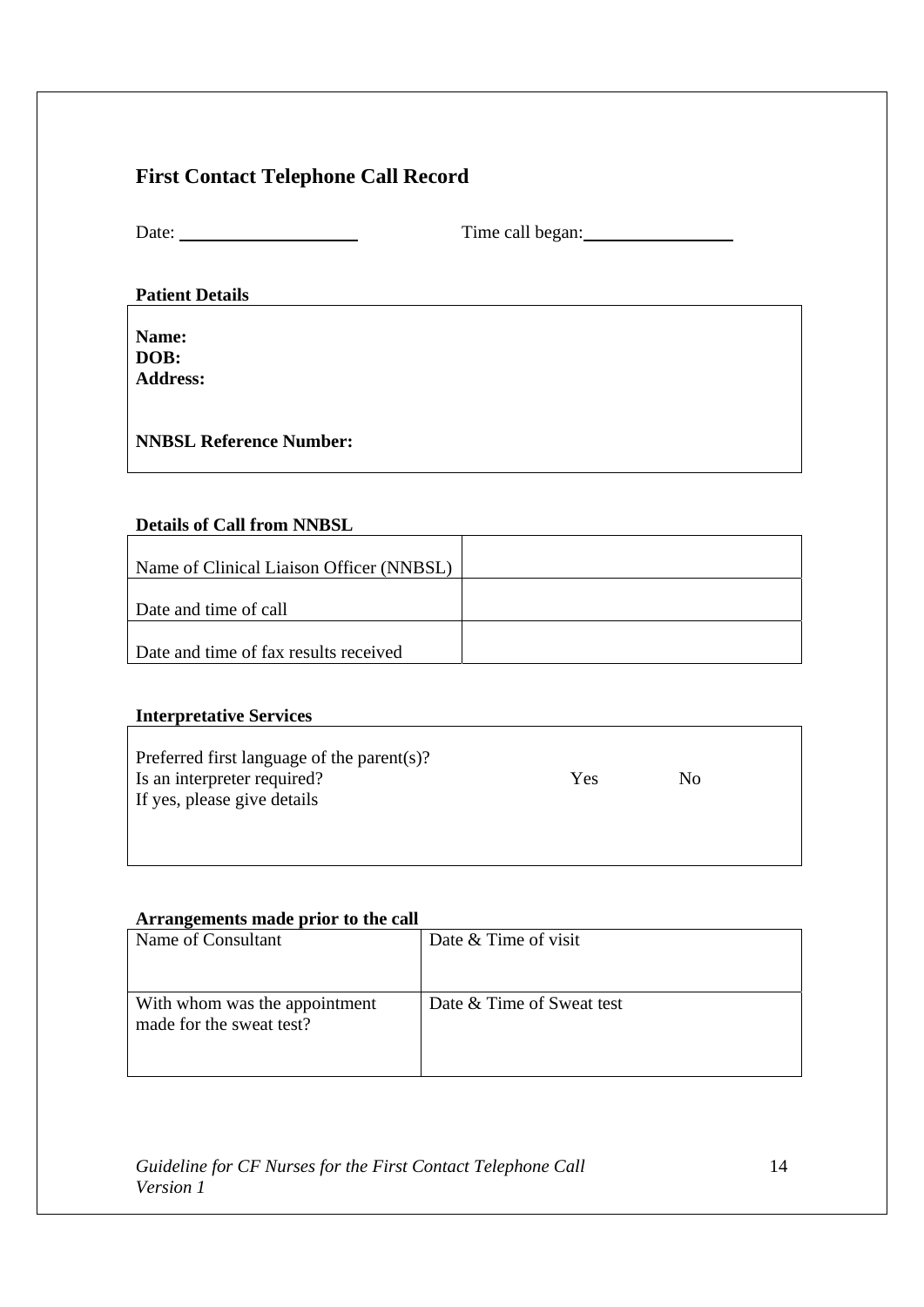# *Patient name and NNBSL reference number:*

|    | r rease record the ronowing from the telephone conversation                                                                                  |  |
|----|----------------------------------------------------------------------------------------------------------------------------------------------|--|
|    | <b>PLEASE CONFIRM</b>                                                                                                                        |  |
| 1. | Name of Mother:                                                                                                                              |  |
| 2. | Baby's date of birth:                                                                                                                        |  |
| 3. | Baby's place of birth:                                                                                                                       |  |
| 4. | Address:                                                                                                                                     |  |
| 5. | Have you given your name and designated specialist<br>centre?                                                                                |  |
| 6. | Informed the parent $(s)$ the result of the heel prick test<br>indicates further testing is required                                         |  |
| 7. | Explained the baby needs to come to hospital for a sweat<br>test and an assessment tomorrow                                                  |  |
| 8. | Asked the parent(s) to write down all the details of the<br>visit                                                                            |  |
| 9. | Asked the parent(s) to read back details of the visit                                                                                        |  |
|    | 10. Was the name and number (and permission to contact<br>same) of a support person obtained from the parent?<br>If yes, please give details |  |
|    | 11. Are there any exceptional circumstances that would delay<br>the visit?                                                                   |  |
|    | 12. If so, were these discussed this with the consultant?                                                                                    |  |
|    | 13. Were alternative arrangements made? Please detail                                                                                        |  |
|    |                                                                                                                                              |  |

# Please record the following from the telephone conversation

*Guideline for CF Nurses for the First Contact Telephone Call Version 1*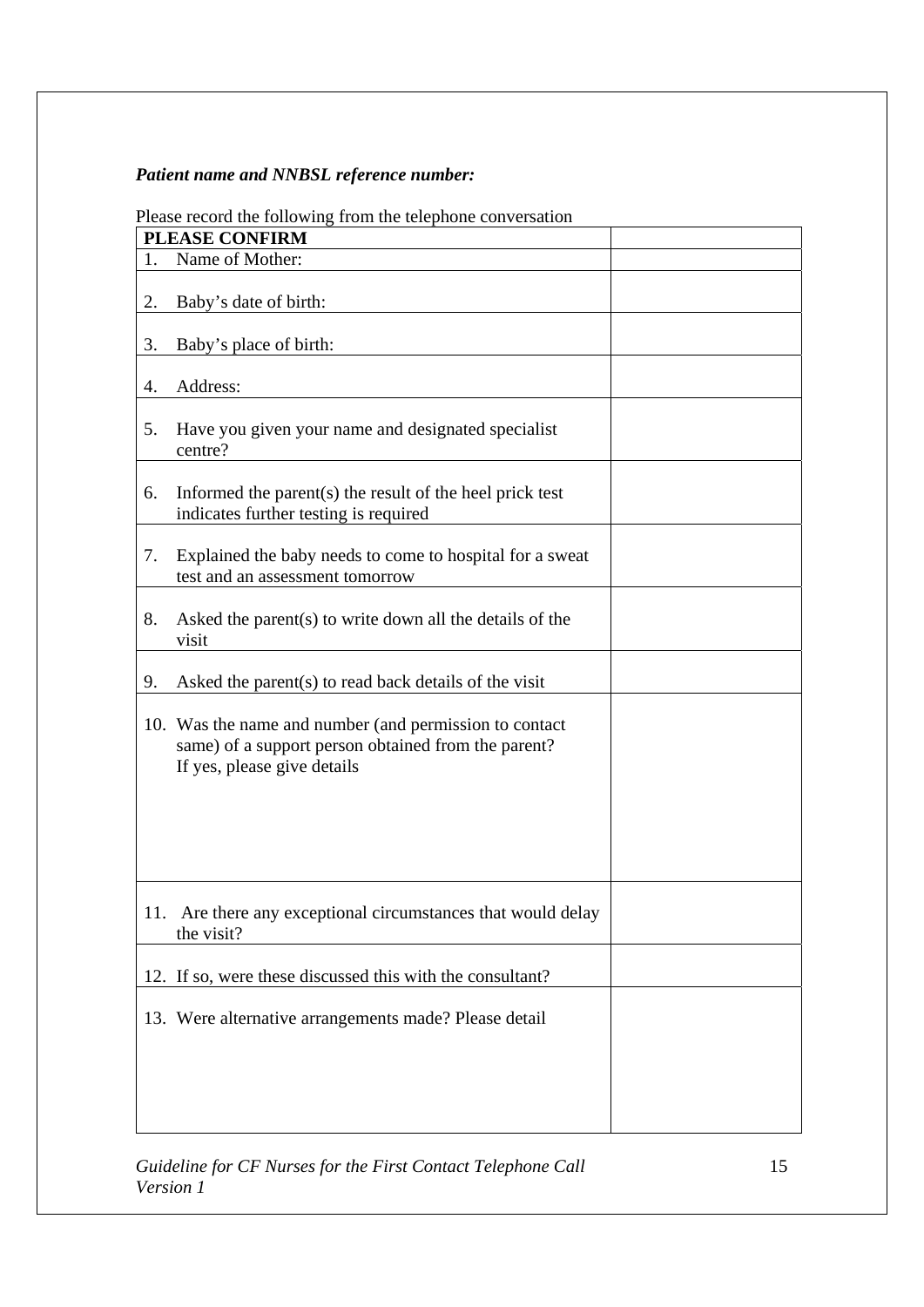| 14. Did the parent(s) refuse to attend?                               |  |
|-----------------------------------------------------------------------|--|
| 15. If yes, was this documented and discussed with the<br>consultant? |  |
| 16. Has an action been proposed? Please detail                        |  |
|                                                                       |  |

Time call ended:\_\_\_\_\_\_\_\_\_\_\_\_\_\_\_\_\_\_\_\_\_\_

 $Signed:$ 

Please print name -

Comments:

*For the purpose of audit and ongoing evaluation, please record after the First Contact Telephone Call, any questions the parent(s) asked during the call.*

*Guideline for CF Nurses for the First Contact Telephone Call Version 1*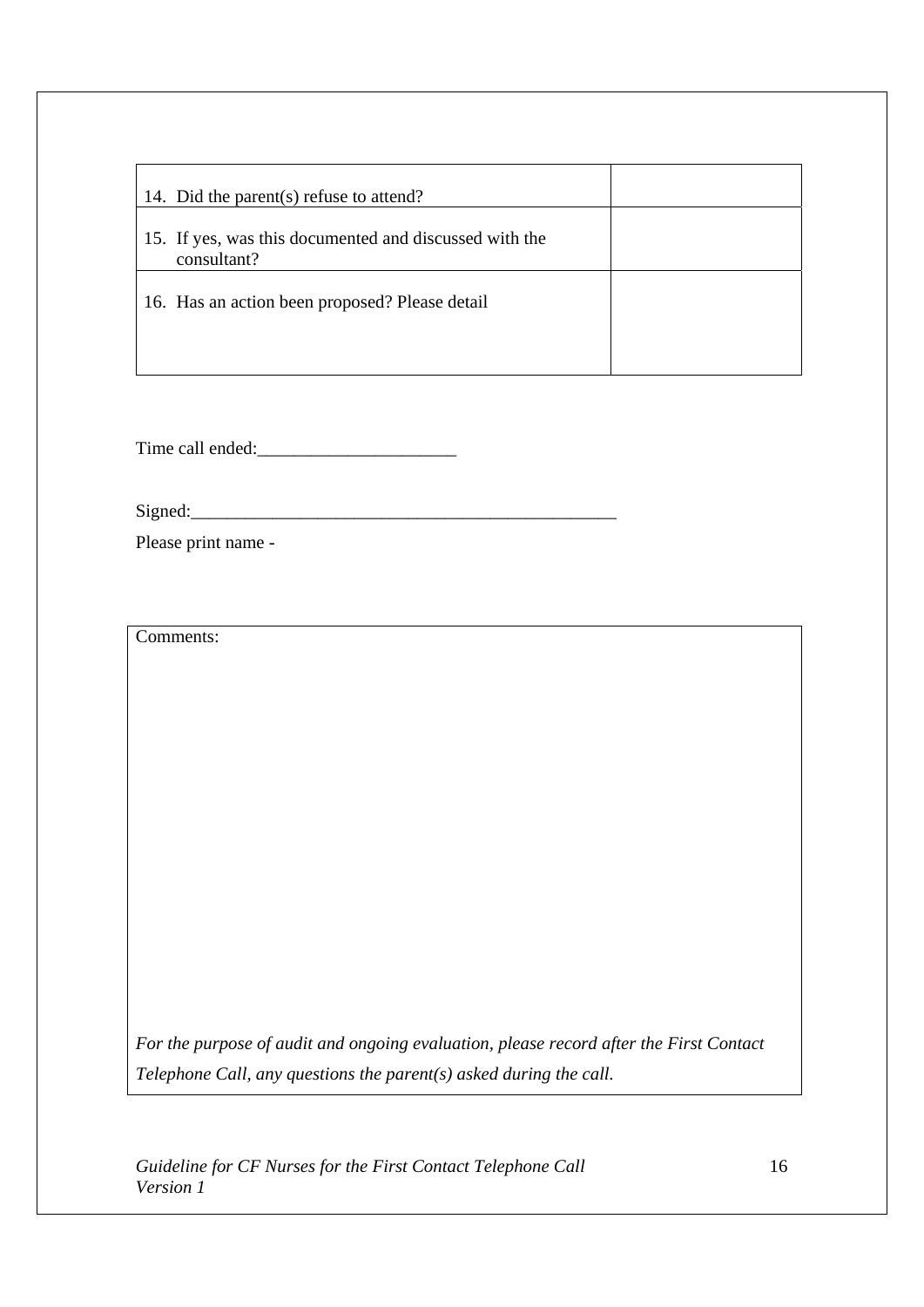# **10. Implementation**

- **10.1 Dissemination -** The guideline will be disseminated by the Office of the Nursing and Midwifery Services Director to the Directors of Nursing and Midwifery in the six designated specialist centres. It is available to download from: **http://www.hse.ie/eng/about/Who/ONMSD/Intro.html**
- **10.2 Education** All nurses working in the six designated specialist CF centres will be required to participate in a Continuing Education Programme regarding the introduction of NBS for CF and specifically issues relating to the Guideline for the First Contact Telephone Call by CF Nurses. Education will be provided as an initial immersion programme by the Centre for Children's Nurse Education, and thereafter will be available on an annual basis or when required.

# **11. Review and Audit**

The guideline will be reviewed in June 2012. This is a controlled document and is subject to change before the review date should the need arise.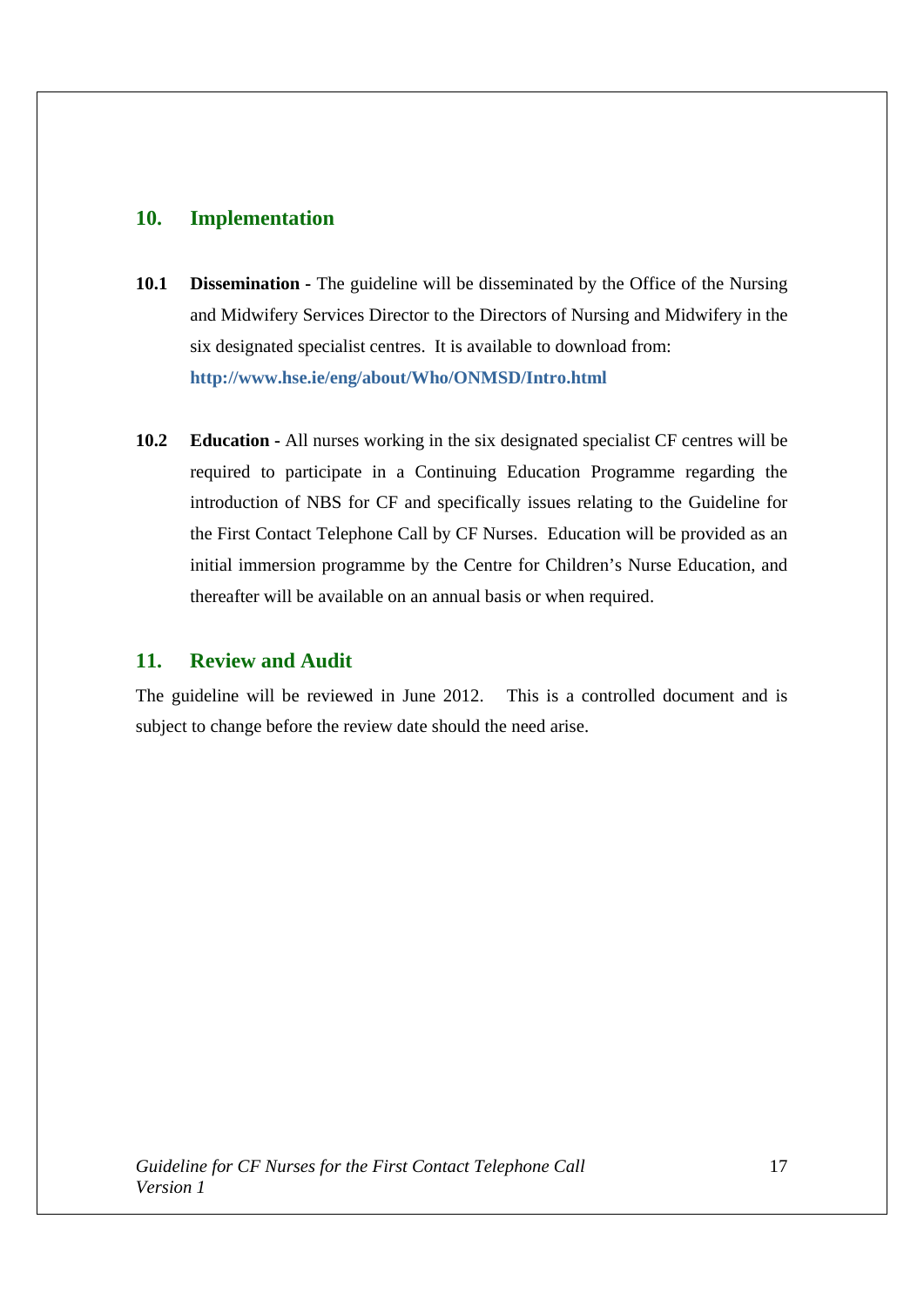## **12. References**

An Bord Altranais (2000) Scope of Nursing and Midwifery Practice Framework**.**. An Bord Altranais. Dublin

An Bord Altranais (2002) Recording Clinical Practice Guidelines for Nurses and Midwives. An Bord Altranais:Dublin.

Castellani C., Southern K.W., Brownlee K., Roelse J.D., Duff A., Farrell M., Mehta A., Munck A., Pollitt R., Sermet-Gaudelus I., Wilcken B., Ballamann M., Corbetta C., de Monestrol I., Farrell P., Feilcke M., Ferec C., Gartner S., Gaskin K., Hammermann J., Kashirskaya N., Loeber G., Macek M., Mehta G., Reiman A., Rizzotti P., Sammon A., Sands D., Smyth A., Sommerbug O., Torresani T., Travet g., Vernooij A. and Elborn S. (2009) European best practice guidelines for cystic fibrosis neonatal screening. Journal of Cystic Fibrosis doi10.1016/j.jcf.2009.01.004.

Comeau A.M., Accurso F.J., White T.B., Preston W.C. III, Hoffman G, Parad R.B., Wilfond B.S., Rosenfeld M., Sontag M. K., Massie J., Farrell P.M. and O'Sullivan B.P. (2007) Guidelines for implementation of cystic fibrosis newborn screening programs: cystic fibrosis foundation workshop report. Pediatrics **119**(2), 495-518.

Cystic Fibrosis Association of Ireland (2010) Annual Report 2009/2010, Progress and Plans. CFAI, Dublin.

Health Service Executive (2007) Code of Practice for Healthcare Records Management. HSE. Dublin.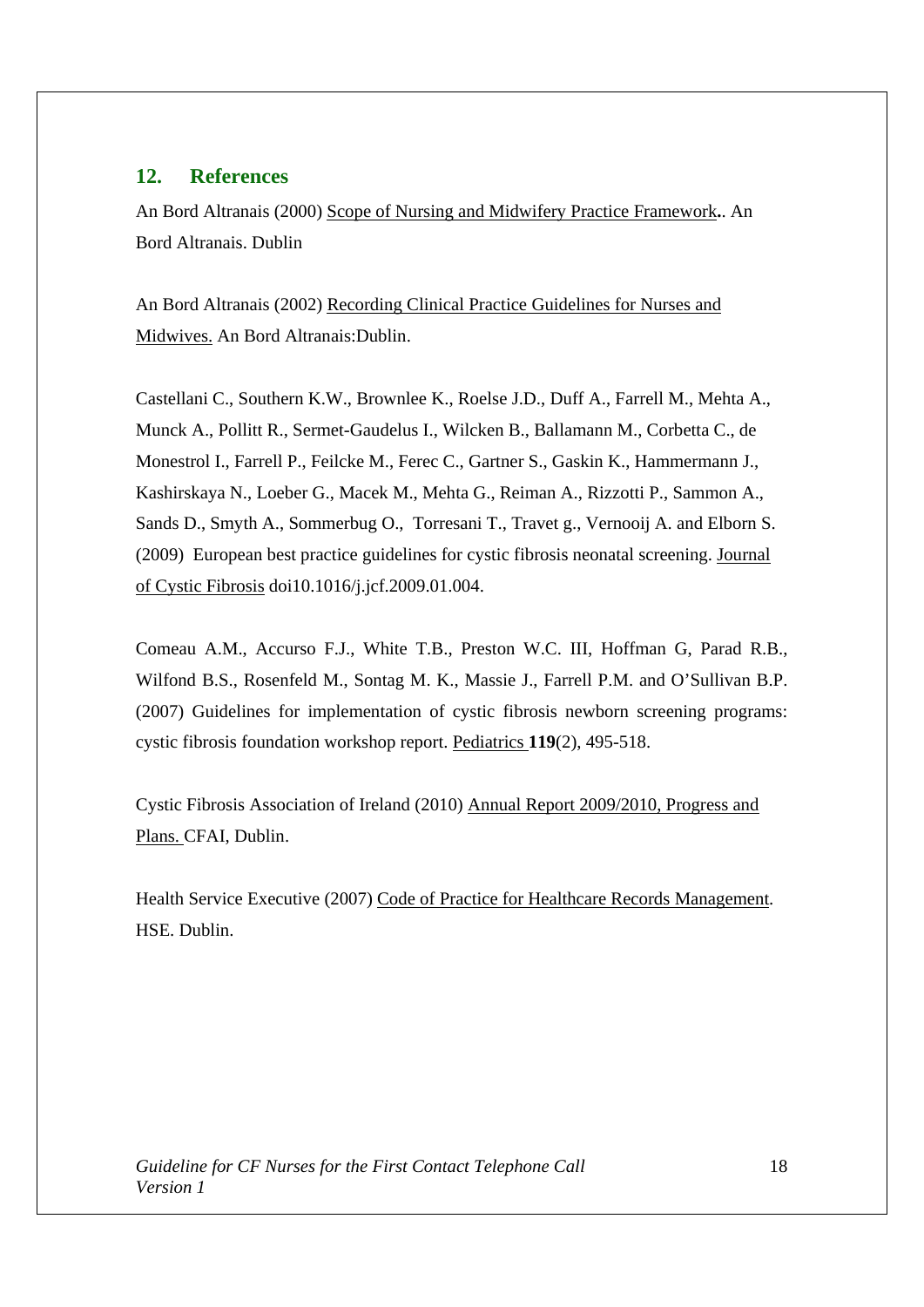# **13. Guideline Development Group**

Ms Joan Phelan, Area Director, Nursing and Midwifery Planning and Development, HSE South (Chair)

Ms Geraldine Clancy, Clinical Nurse Specialist Cystic Fibrosis, Adelaide Meath National Children's Hospital, Tallaght, Dublin 24

Ms Sharon Deignan, Clinical Nurse Manager 2, Cystic Fibrosis. Children's University Hospital, Temple Street, Dublin 1

Ms Samantha Dillon, Clinical Nurse Specialist Cystic Fibrosis, Mid Western Regional Hospital, Limerick

Ms Mary Godfrey, Project Lead - Newborn Screening for Cystic Fibrosis Steering Group Integrated Services Directorate, HSE, Dr Steevens' Hospital, Dublin 8

Ms Geraldine Kelly, Clinical Nurse Specialist Cystic Fibrosis, University College Hospital, Galway

Ms Geraldine Leen, Advanced Nurse Practitioner Candidate Cystic Fibrosis, Adelaide Meath National Children's Hospital, Tallaght, Dublin 24

Ms Mary Morgan, Clinical Nurse Specialist Cystic Fibrosis, Children's University Hospital, Temple Street, Dublin

Dr. Barry Linnane, Paediatric Respiratory Consultant, Mid Western Regional Hospital, Limerick

Ms Caroline Murphy, Clinical Nurse Specialist Cystic Fibrosis, Cork University Hospital, Cork

Ms Patricia McQuillan, Professional Development Co-ordinator for Practice Nurses,

Nursing and Midwifery Planning and Development (SE) HSE South

Ms Margaret Naughton, Clinical Nurse Specialist Cystic Fibrosis, Our Lady's Children's Hospital, Crumlin, Dublin 12